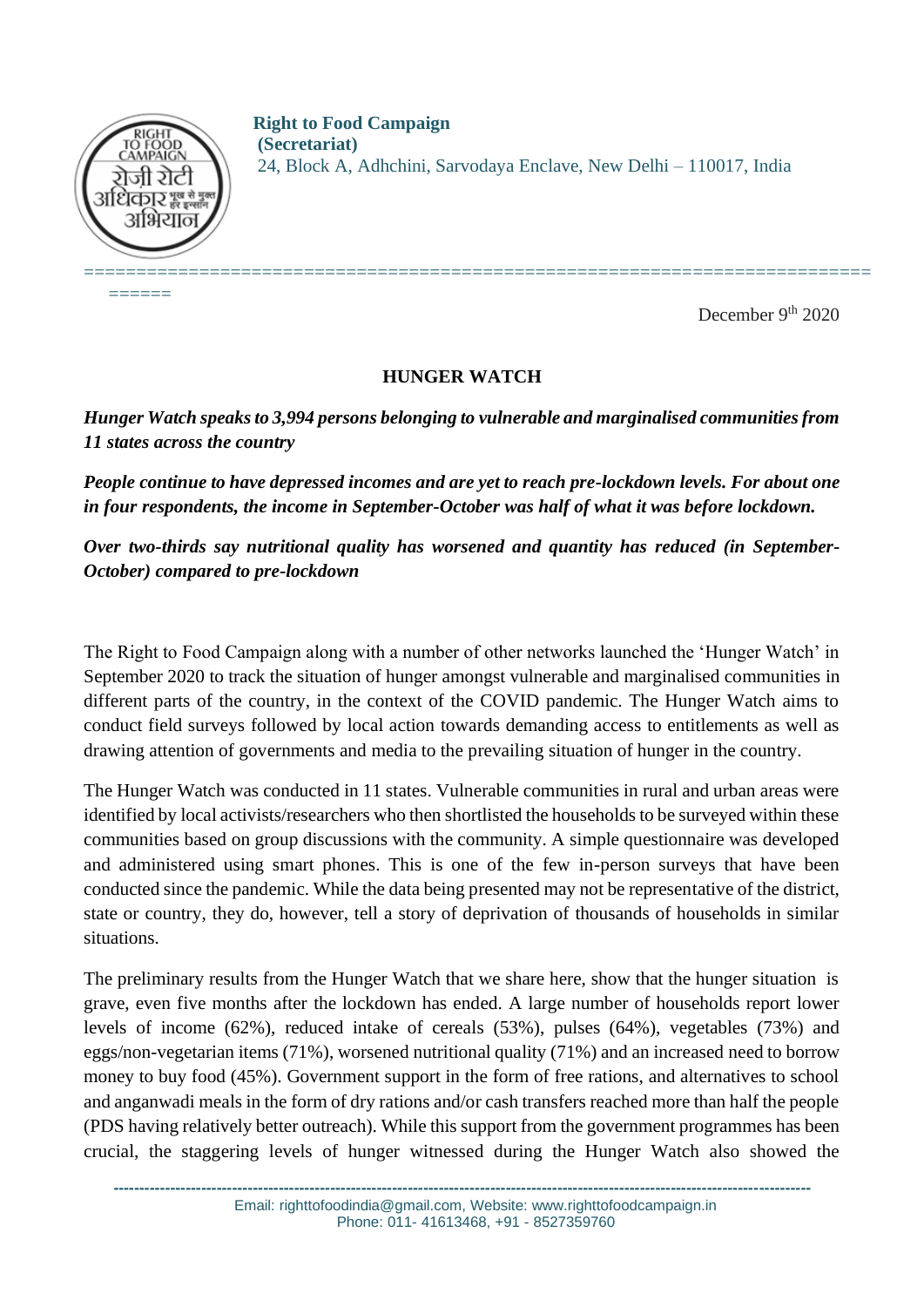inadequacy of measures announced in the Pradhan Mantri Gareeb Kalyan Yojana (PMGKY). Many are left out and even among those who did get the entitlements, the overall consumption was still lower than what it was before the lockdown. This calls for urgently strengthening and expansion of these schemes.

Malnutrition levels in India have always been high. However, some improvements have been seen in the last 10-15 years following Supreme Court interventions that universalised school meals and supplementary nutrition through ICDS and expanded Public Distribution System (PDS) (through orders passed under the 'Right to Food' case, PUCL vs Union of India, 2001 to 2017). These interventions were further strengthened through the National Food Security Act (NFSA), 2013. Among other things, NFSA guarantees 5 kilograms of cereals per person per month at highly subsidized prices to 67% of the population through the PDS. While these entitlements do contribute to the overall food security of households and play an important role in preventing starvation, ensuring nutritious diets for all and eradicating malnutrition requires much more. A well nourished society is not only a constitutional imperative but is also vital to improve the health of the economy.

Access to employment and livelihoods is a critical determinant of household food security. Other services such as health, sanitation and hygiene contribute to preventing and treating illnesses, which can then prevent malnutrition as well. An enabling environment for child care in the form of maternity entitlements and creches is also essential. Better status for women within the household and the community has also been seen to contribute to reducing child malnutrition. While some progress has been made on these fronts, many gaps remain. Even before the onset of the pandemic, the fruits of growth in the Indian economy did not benefit the poor. 90% of the workforce belongs to the informal sector with no social security and as per the Periodic Labour Force Survey data, more than 80% earned less than ₹18,000 a month; the minimum living wage as per the 7th Pay Commission.

The last few years have seen precarity rise with the country facing the highest levels of unemployment, stagnant rural wages and a slowdown in economic growth. The Right to Food Campaign documented over 100 hunger-related deaths from across the country based on media reports and fact-finding investigations since 2015<sup>1</sup>. In this background, the stringent national lockdown and the spread of the pandemic has exacerbated the deep economic distress resulting in a multi-dimensional crises of livelihoods, food and healthcare. The Right to Food Campaign constituents have been reaching out to individuals and governments in order to help families that have been affected by the current situation.

Although the lockdown has ended, it has been observed that the economic crisis continues. People who lost their jobs are yet to find replacements. Work, even where it is available, is even more irregular and for fewer days. Finding the resources to ensure three full meals for the entire families is a big challenge for many households. Families are using different coping mechanisms – we have seen children being withdrawn from schools and sent to work, assets and jewellery being sold, money being borrowed to buy food, massive reductions in the quantity and quality of food consumed. These are some of the things that the 'Hunger Watch' attempts to systematically document.

<sup>1</sup> [https://docs.google.com/document/d/1fKfm69Hd3su-w8kY\\_kCsohPuC63qAz1blVr\\_l-LTEQ8/edit?ts=5fce5765](https://docs.google.com/document/d/1fKfm69Hd3su-w8kY_kCsohPuC63qAz1blVr_l-LTEQ8/edit?ts=5fce5765)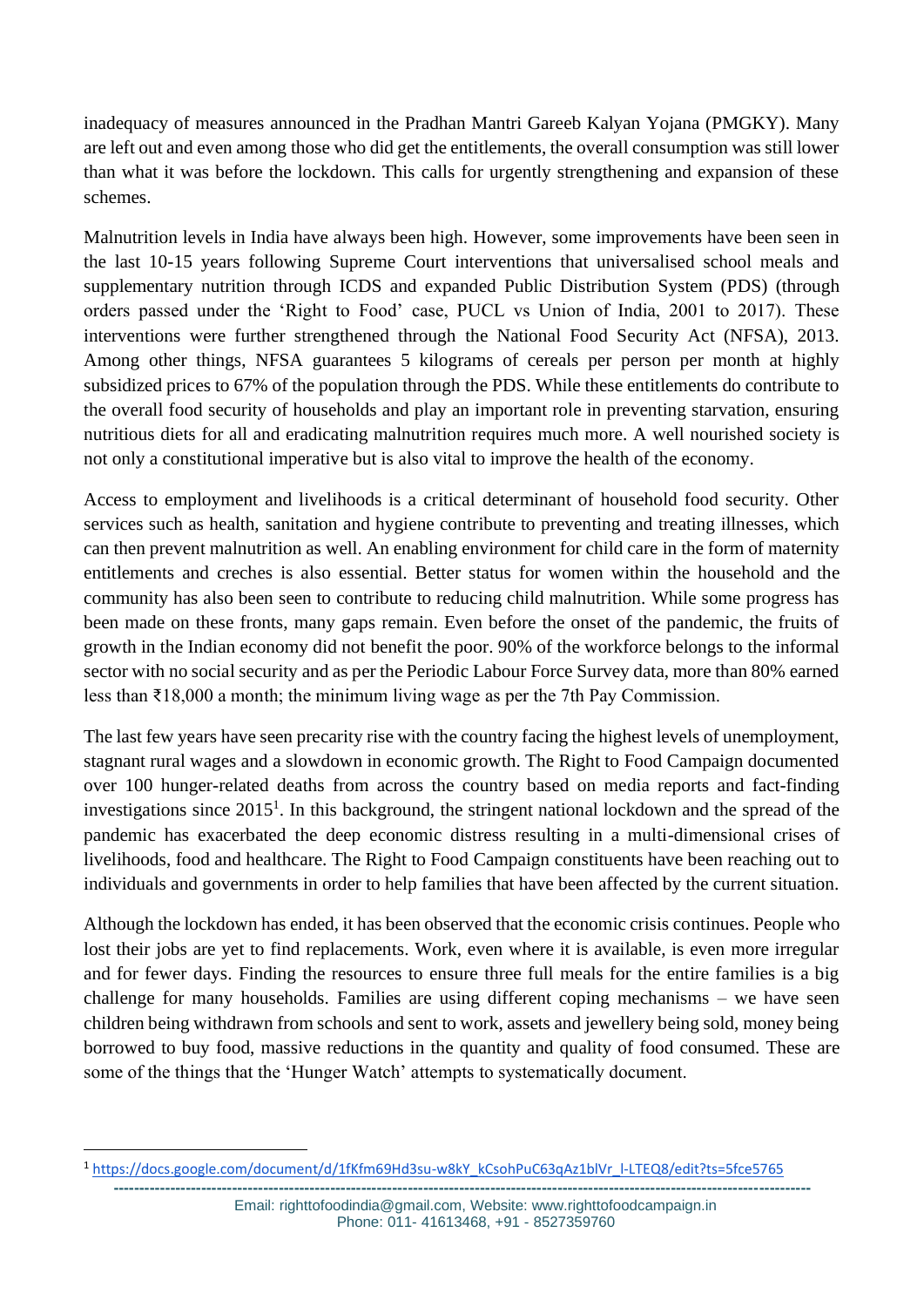The main findings from the survey are presented below. Based on the capacity and resources of the local organisations, a varied number of households have been surveyed in different states. The figures presented here are not weighted by the sample size or population of the states but are simple averages. A detailed report with further details and disaggregation will be released soon.

# **HIGHLIGHTS FROM THE HUNGER WATCH**

## **Profile of Respondents**

- 3,994 respondents from 11 states (Uttar Pradesh, Madhya Pradesh, Gujarat, Rajasthan, Maharashtra, Chhattisgarh, Jharkhand, Delhi, Telangana, Tamil Nadu and West Bengal)
- 2,186 in rural areas and 1,808 in urban areas
- Uttar Pradesh (967), Madhya Pradesh(558), Gujarat(403), Rajasthan(374), Maharashtra(249), Chhattisgarh(187), Jharkhand(179), Delhi(146), Telangana(81), Tamil Nadu(66) and West Bengal(784)

**Low income:** 79% of the respondents had income less than Rs 7,000 per month before the lockdown. 41% of them earned less than Rs 3,000 per month before the lockdown.

## **Marginalised Communities:**

- Roughly 59% of the respondents were Dalits/Adivasis, 23% were OBC and about 4% were PVTG. About 64% identified themselves as Hindus while 20% were Muslims.
- 55% of the respondents were women.
- 24% were slum dwellers, 14% were single women headed households and 7% of the respondents had households with a member who was disabled.
- About 45% were casual labourers and 15% were farmers.

## **Change in Consumption Patterns in September-October compared to before lockdown**

#### *Compared to pre-lockdown, incomes in September/October still remain affected*

- About 43% of them had no income in April-May. Out of these people, only about 3% have gone back to income levels of what it was before lockdown. 56% of those who had no income in April-May continued to have no income in September-October.
- Compared to April-May, while fewer people had no income, roughly 62% of the respondents said that their income reduced in September-October compared to pre-lockdown. And, among those whose income reduced, for about one in four respondents, the income was half of what they earned before lockdown.

In summary, what we see is that for a large majority of people, there is no change in their economic status from what it was in April-May.

# **Consumption of cereals, pulses and vegetables "decreased a lot" in September/October compared to pre-lockdown**

● 53% reported that their consumption of rice/wheat has decreased in September-October and for about one in four it has "decreased a lot."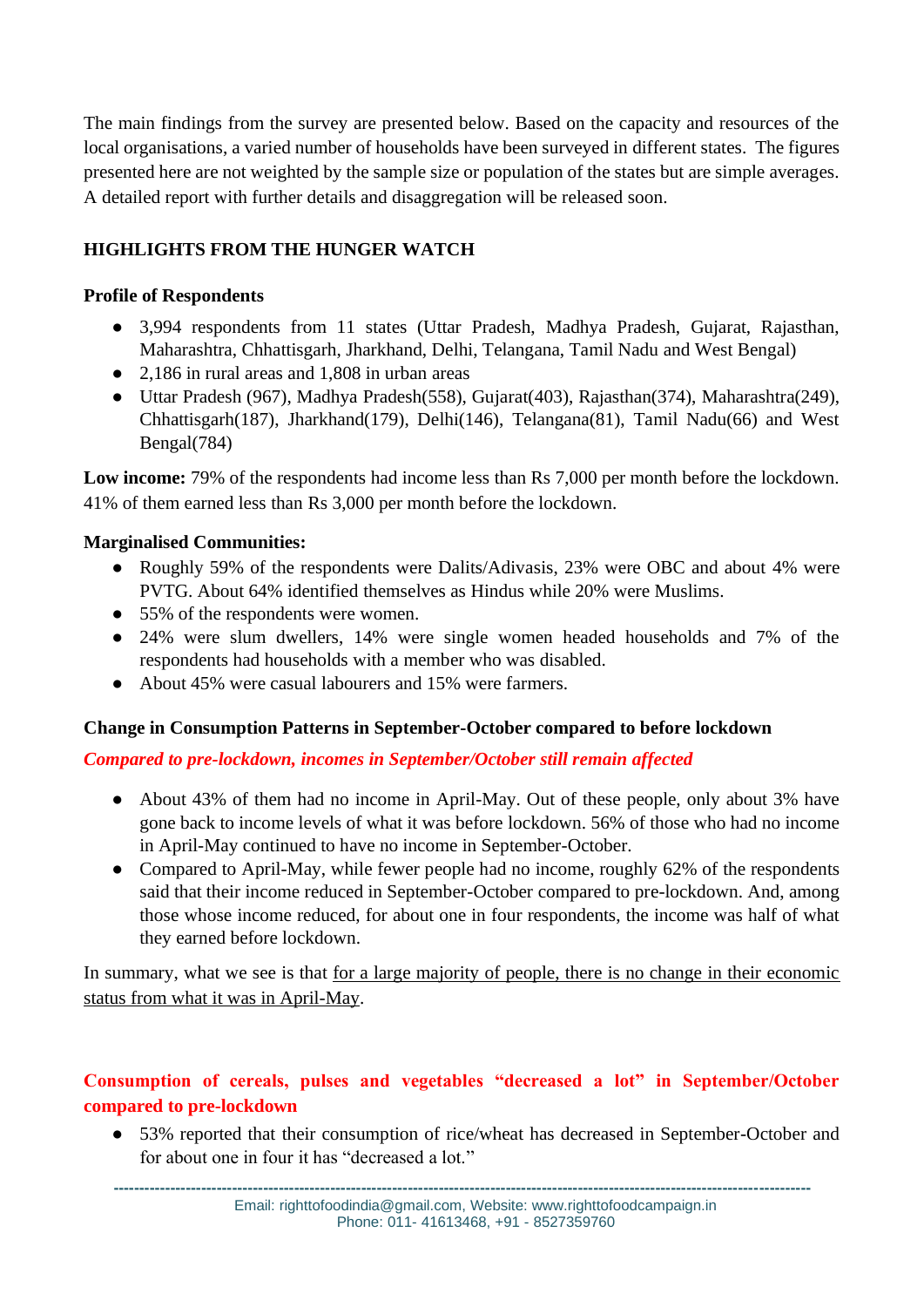- 64% reported that their consumption of dal has decreased in September-October of which about 28% reported that it has "decreased a lot."
- 73% reported that their consumption of green vegetables has decreased in September-October and for about 38% it has "decreased a lot."
- About 77% of the PVTG families reported to have reduced the quantity of food consumption in September-October compared to before lockdown. Quantity of food consumption decreased for about 74% of the Dalits and for about 36% it 'decreased a lot'. About 54% of the Adivasis reported that their quantity of food consumption decreased. About 7% reported that their quantity of food consumption increased in the last 30 days. About 69% of the OBCs said that their consumption either decreased somewhat or decreased a lot and just 3% said that their quantity of food consumption increased in September-October. For about 68% of those in the general category, the quantity either 'decreased somewhat' or 'decreased a lot' and only about 3% reported that their consumption increased.

## **Reduction on Consumption of Eggs/Non-veg items staggering**

• About 17% of our respondents said that they consumed eggs/nonveg 'often' before the lockdown. Among them, 91% said that their eggs/meat consumption has decreased in September-October and a staggering 58% said that it has "decreased a lot." About 46% of the respondents said that they consumed eggs/meat 'sometimes' before the lockdown and among them, 76% reported that their egg/meat consumption has decreased.

#### **Large proportion skip meals and go to bed hungry**

- About 56% of the respondents never had to skip meals before lockdown. Of them, one in seven had to either skip meals 'often' or 'sometimes' in September-October
- In September-October, about 27% respondents sometimes went to bed without eating. About one in 20 households **often** went to bed without eating.

## **Overall decline in nutritional quality and quantity, even the relatively better off affected badly**

- About 71% reported that the nutritional quality of food has worsened in September-October from what it was before lockdown of which about 40% said it's become "much worse." While lower income groups were affected more, 62% of those who earned more than Rs 15,000 per month before lockdown reported that their nutritional quality worsened in September-October compared to before lockdown.
- Two-thirds reported that the quantity of food has either decreased somewhat or decreased a lot now compared to before lockdown. 28% reported decreased a lot.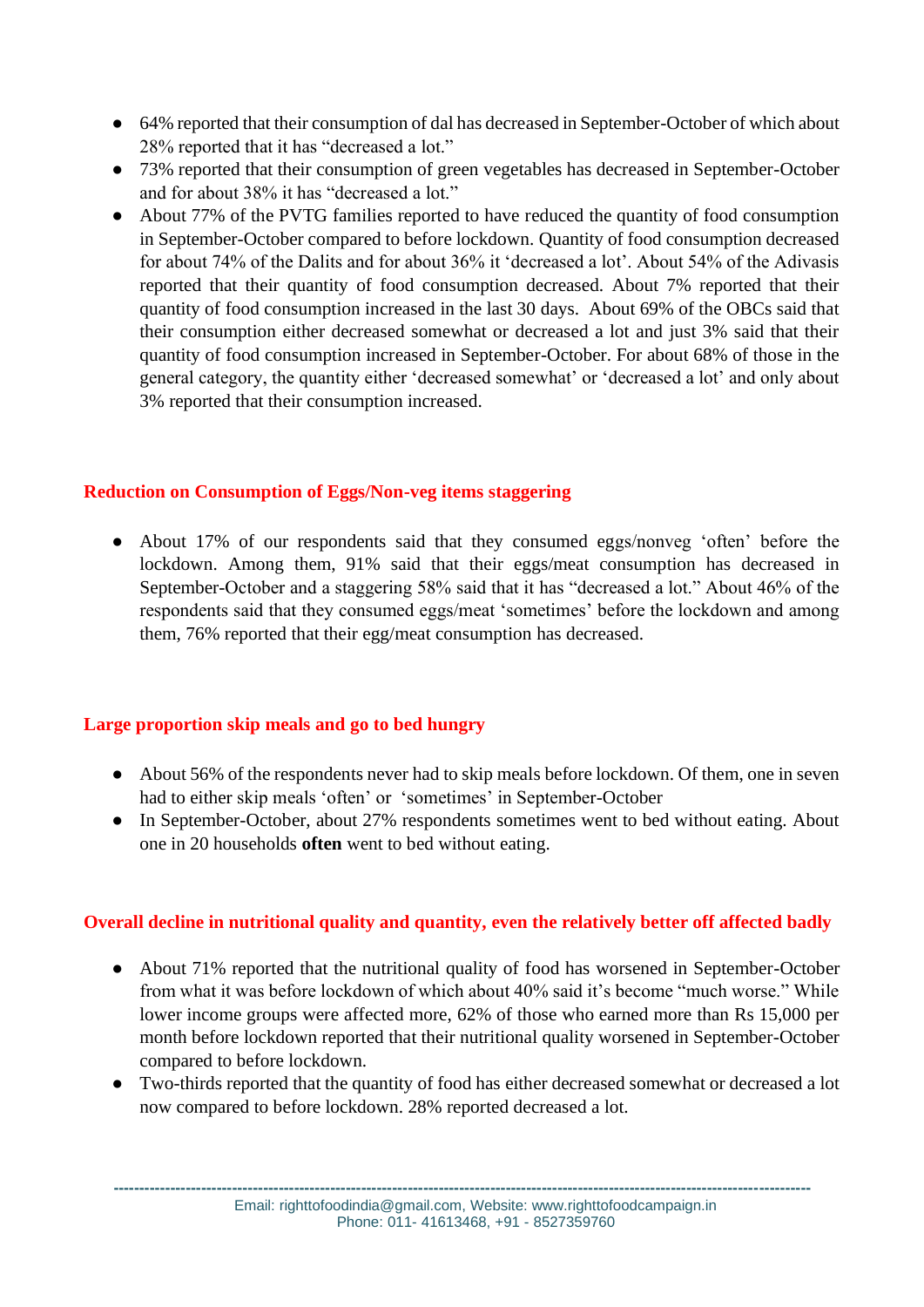## **Need to borrow money for food has increased for all**

● For about 45%, the need to borrow money for food has increased from pre-lockdown periods. Even among those in the highest income bracket  $(>$  Rs 15,000 per month pre-lockdown), about 42% reported that their need to borrow money has increased. This again points to the fact that the need to borrow money for food was high regardless of the income levels of the household. Moreover, the need to borrow money among Dalits was 23 percentage points more than those in the 'General' category.

## **Discrimination Faced**

• One in four Dalits and one in four Muslims report they faced discrimination in accessing food since lockdown and about 12% of Adivasis faced discrimination. This was one in ten among those in the 'General' category.

#### **Access to Entitlements**

- 70% have some kind of ration cards that gives them subsidised grains (priority, AAY, state ration cards etc, including 2% who had temporary cards/coupons)
- 86% of those who had any ration card that is eligible for subsidised grains, said they received their usual entitlement of foodgrains from April to August
- 88% of those who had NFSA ration cards (1715 households) said that they did receive the free grains that were given under PMGKAY from April to August
- 57% households with school going children (2531 households) said their children received mid day meals or alternative (dry rations/cash) in September-October
- 48% households with young children/pregnant lactating women (2125 households) said they received supplementary or alternative (dry rations/cash) from anganwadis during September-**October**

#### **Demands**

While this is the situation on the ground, some of the policy and legislative developments in the last few months are such that they could make the situation much worse. The four labour codes disempower the informal sector workers and make their access to wage employment even more precarious, thereby, affecting their ability to buy food. The three farm Acts, as is being argued by the farmers' movements, endanger the entire procurement mechanism and hence the PDS itself. During this crisis, as the Hunger Watch also shows, the PDS has been one of the few safety mechanisms that has worked for those are included in its net. Many also expressed the added vulnerability faced by them, especially in ensuring nutritious meals for children, in the absence of the school and anganwadi meals. The need therefore is to ensure universal access as well as expanded entitlements during this period of crisis. In this context, we make the following recommendations/ we demand the following:

1. A universal public distribution system that provides every individual with 10 kg grain, 1.5 kg pulses and 800 gm cooking oil for at least the next six months (up to June 2021).